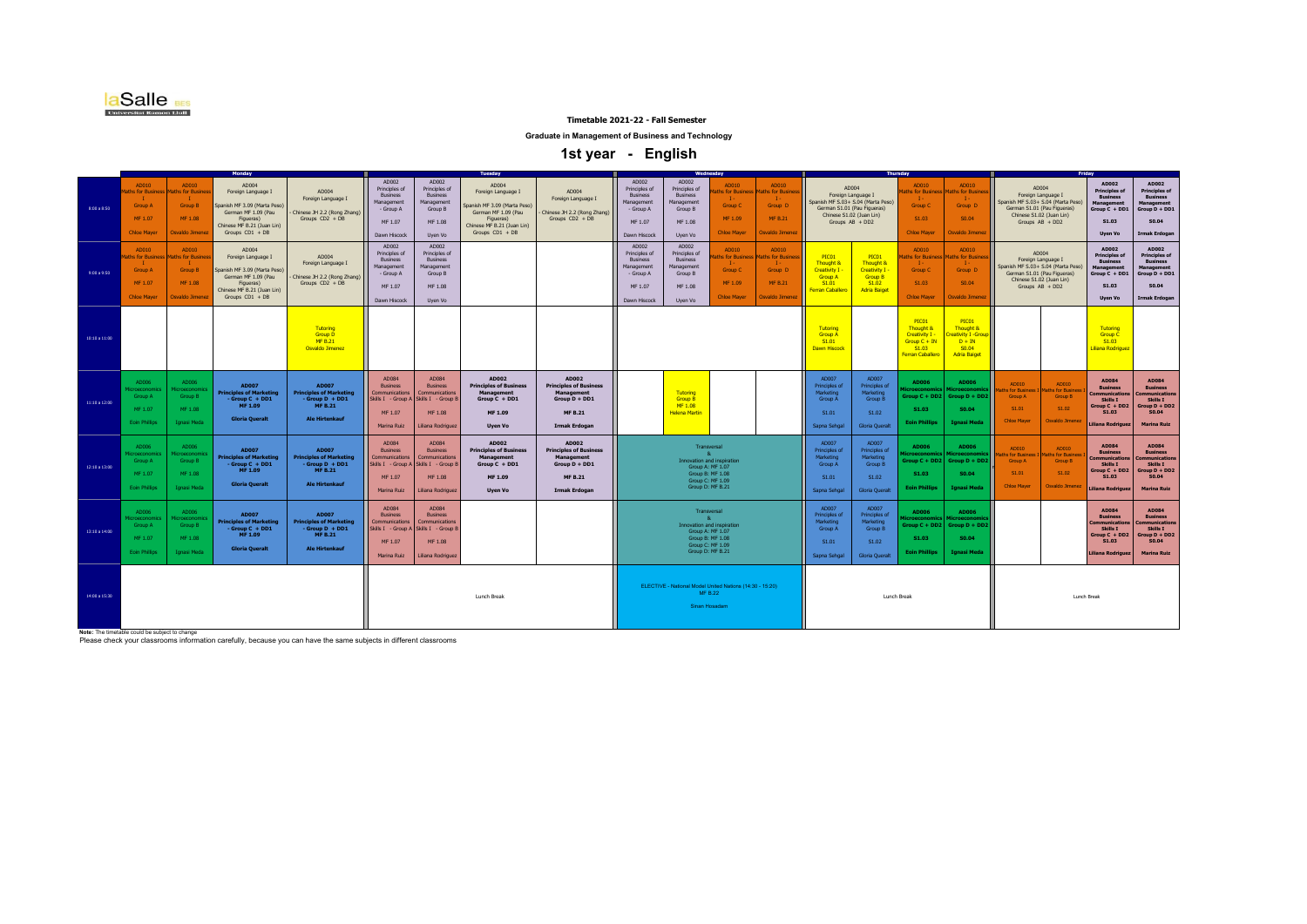

**Graduate in Management of Business and Technology**

 **1st year - Spanish-English Bilingual** 

|               |                                                                               |                                                                                              | Monday |                                                                       |                                                                                                           |                                                                              | <b>Tuesday</b>                                                                              |  |                                                                                            |                                                                             | Wednesday                                                     |  |                                                                                                                              | <b>Thursday</b>                                                                                       |             |                                                                                 |                                                                                            | Friday                                                                       |  |
|---------------|-------------------------------------------------------------------------------|----------------------------------------------------------------------------------------------|--------|-----------------------------------------------------------------------|-----------------------------------------------------------------------------------------------------------|------------------------------------------------------------------------------|---------------------------------------------------------------------------------------------|--|--------------------------------------------------------------------------------------------|-----------------------------------------------------------------------------|---------------------------------------------------------------|--|------------------------------------------------------------------------------------------------------------------------------|-------------------------------------------------------------------------------------------------------|-------------|---------------------------------------------------------------------------------|--------------------------------------------------------------------------------------------|------------------------------------------------------------------------------|--|
| 8:00 a 8:50   | AD01001<br>Matemáticas I<br>Grupo A<br>MF B.22<br><b>Albert Cubeles</b>       | AD00201<br>Fundamentos de<br>Gestión<br>Empresarial<br>Grupo B<br>S2.01<br>Victor Alves      |        | AD00701 (TG002)<br>Marqueting<br>group OTIC<br>S0.01<br>Ferran Blanch | AD00601<br>Microeconomía<br>Grupo A<br>S2.01<br>Josep Domenech                                            | AD00701<br>Marqueting<br>Grupo B<br>MF S.03+S.04<br>Luca Delloro             |                                                                                             |  |                                                                                            | AD00601<br>Microeconomí<br>Grupo B<br>MF S.03+S.04<br><b>Josep Domenec</b>  |                                                               |  |                                                                                                                              | AD00401<br>Idioma I<br>Intermediate English<br>MF B.22<br>Mark Turnham                                |             | AD00601 (TG004)<br>Microeconomía<br>group OTIC<br>S0.01<br><b>Jose Luis Gav</b> | AD00401<br>Idioma I -<br>Upper Intermediate English<br>MF B.22<br>Mark Turnham             |                                                                              |  |
| 9:00 a 9:50   | AD01001<br>Matemáticas<br>Grupo A<br>MF B.22<br><b>Albert Cubeles</b>         | AD00201<br>Fundamentos de<br>Gestión<br>Empresarial<br>Grupo B<br>S2.01<br>Victor Alves      |        | AD00701 (TG002)<br>Marqueting<br>group OTIC<br>S0.01<br>Ferran Blanch | AD00601<br>Microeconomía<br>Grupo A<br>S2.01<br>Josep Domenech                                            | AD00701<br>Marqueting<br>Grupo B<br>MF S.03+S.04<br>Luca Delloro             |                                                                                             |  |                                                                                            | AD00601<br>Microeconomía<br>Grupo B<br>MF S.03+S.04<br><b>Josep Domenec</b> |                                                               |  |                                                                                                                              | AD00401<br>Idioma I<br>Intermediate English<br>MF B.22<br>Mark Turnham                                |             | AD00601 (TG004)<br>Microeconomía<br>group OTIC<br>S0.01<br>Jose Luis Gay        | AD00401<br>Idioma I -<br>Upper Intermediate English<br>MF B.22<br>Mark Turnham             |                                                                              |  |
| 10:10 a 11:00 | AD00401<br>Idioma I<br><b>Intermediate English</b><br>MF B.22<br>Mark Turnham |                                                                                              |        | AD00701 (TG002)<br>Marqueting<br>group OTIC<br>50.01<br>Ferran Blanch | AD00601<br>Microeconomía<br>Grupo A<br>S2.01<br>Josep Domenech                                            | AD00701<br>Marqueting<br>Grupo B<br>MF S.03+S.04<br>Luca Delloro             |                                                                                             |  | AD00201<br>Fundamentos de<br>Gestión<br>Empresarial<br>Grupo A<br>MF B.22<br>Iñigo Pradera | AD00601<br>Microeconomía<br>Grupo B<br>MF S.03+S.04<br><b>Josep Domenec</b> |                                                               |  | AD01001<br>Matemáticas I<br>Grupo A<br><b>MF B.22</b><br><b>Albert Cubeles</b>                                               | AD00201<br>Fundamentos de<br>Gestión<br>Empresarial<br>Grupo B<br>MF S.03+S.04<br>Victor Alves        |             | AD00601 (TG004)<br>Microeconomia<br>group OTIC<br>S0.01<br><b>Jose Luis Gav</b> | AD00401<br>Idioma I<br>Intermediate English<br>MF B.22<br>Mark Turnham                     |                                                                              |  |
| 11:10 a 12:00 | AD00701<br>Marqueting<br>Grupo A<br>MF B.22<br>Ferran Blanch                  | AD08401<br>Habilidades de<br>gestión:<br>Comunicación I<br>Grupo B<br>S2.01<br>Liliana Lopez |        |                                                                       | AD08401<br>Habilidades de<br>gestión:<br>Comunicación I<br>Grupo A<br>S2.01<br>Alberto Lempira<br>Guevara | AD01001<br>Matemáticas I<br>Grupo B<br>MF S.03+S.04<br><b>Albert Cubeles</b> |                                                                                             |  | AD00201<br>Fundamentos de<br>Gestión<br>Empresarial<br>Grupo A<br>MF B.22<br>Iñigo Pradera |                                                                             |                                                               |  | AD01001<br>Matemáticas I<br>Grupo A<br><b>MF B.22</b><br><b>Albert Cubeles</b>                                               | AD00201<br>Fundamentos de<br>Gestión<br>Empresarial<br>Grupo B<br>MF S.03+S.04<br><b>Victor Alves</b> |             |                                                                                 | AD00401<br>Idioma I<br>Intermediate English<br>MF B.22<br>Mark Turnham                     |                                                                              |  |
| 12:10 a 13:00 | AD00701<br>Marqueting<br>Grupo A<br><b>MF B.22</b><br>Ferran Blanch           | AD08401<br>Habilidades de<br>gestión:<br>Comunicación I<br>Grupo B<br>S2.01<br>Liliana Lopez |        |                                                                       | AD08401<br>Habilidades de<br>gestión:<br>Comunicación I<br>Grupo A<br>S2.01<br>Alberto Lempira<br>Guevara | AD01001<br>Matemáticas<br>Grupo B<br>MF S.03+S.04<br><b>Albert Cubeles</b>   |                                                                                             |  |                                                                                            | Transversal<br>-8<br>Bilingual group A: MF B.22                             | Innovation and inspiration<br>Bilingual group B: MF S.03+S.04 |  | PICO1<br>Pensamiento y<br>creatividad<br><b>Grupo Bilingüe</b><br>A<br><b>MF B.22</b><br>Andrea Palaudarias Damian Cerezuela | PIC01<br>Pensamiento y<br>creatividad<br><b>Grupo Bilingüe</b><br><b>B</b><br>MF S.03+S.04            |             |                                                                                 | AD00201<br>Fundamentos de<br>Gestión<br>Empresarial<br>Grupo A<br>MF B.22<br>Iñigo Pradera | AD01001<br>Matemáticas I<br>Grupo B<br>MF S.03+S.04<br><b>Albert Cubeles</b> |  |
| 13:10 a 14:00 | AD00701<br>Marqueting<br>Grupo A<br>MF B.22<br>Ferran Blanch                  | AD08401<br>Habilidades de<br>gestión:<br>Comunicación I<br>Grupo B<br>S2.01<br>Liliana Lopez |        |                                                                       | AD08401<br>Habilidades de<br>gestión:<br>Comunicación I<br>Grupo A<br>S2.01<br>Alberto Lempira<br>Guevara |                                                                              |                                                                                             |  |                                                                                            | Innovation and inspiration<br>Bilingual group A: MF B.22                    | Transversal<br>Bilingual group B: MF S.03+S.04                |  | Tutoría<br><b>Grupo bilingüe</b><br><b>A</b><br><b>MF B.22</b><br><b>Inma Palleja</b>                                        | Tutoría<br><b>Grupo bilingüe</b><br><b>B</b><br>MF S.03+S.04<br><b>Liliana Lopez</b>                  |             |                                                                                 | AD00201<br>Fundamentos de<br>Gestión<br>Empresarial<br>Grupo A<br>MF B.22<br>Iñigo Pradera | AD01001<br>Matemáticas<br>Grupo B<br>MF S.03+S.04<br><b>Albert Cubeles</b>   |  |
| 14:00 a 15:30 | Lunch Break                                                                   |                                                                                              |        | Lunch Break                                                           |                                                                                                           |                                                                              | ELECTIVE - National Model United Nations (14:30 - 15:20)<br><b>MF B.22</b><br>Sinan Hosadam |  |                                                                                            | Lunch Break                                                                 |                                                               |  |                                                                                                                              |                                                                                                       | Lunch Break |                                                                                 |                                                                                            |                                                                              |  |

**Note:** The timetable could be subject to change Please check your classrooms information carefully, because you can have the same subjects in different classrooms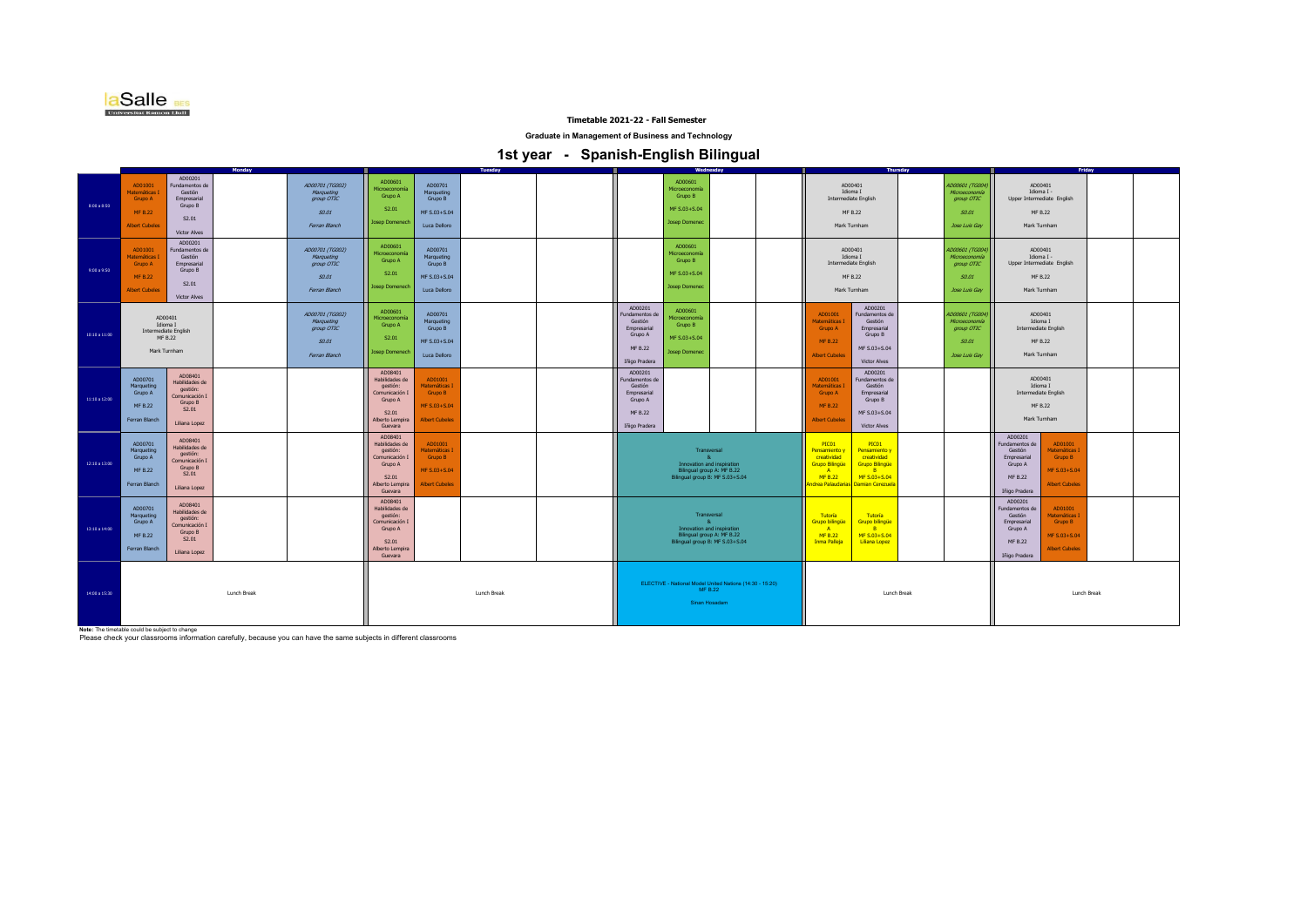

**Graduate in Management of Business and Technology**

 **2nd year - English** 

|                |                                                                                                      |                                                                                                           | Monday                                                                                                              |                                                                                                                |                                                                               |                                                                          | <b>Tuesday</b>                                                                                      |                                                                                                   | <b>Wednesday</b>                                                                                      |                                                                         |                                                                       | <b>Thursday</b>                                                         |                                                                                                          | Friday                                                                            |                                                                                          |                                                                                                      |                                                                                                                  |  |  |
|----------------|------------------------------------------------------------------------------------------------------|-----------------------------------------------------------------------------------------------------------|---------------------------------------------------------------------------------------------------------------------|----------------------------------------------------------------------------------------------------------------|-------------------------------------------------------------------------------|--------------------------------------------------------------------------|-----------------------------------------------------------------------------------------------------|---------------------------------------------------------------------------------------------------|-------------------------------------------------------------------------------------------------------|-------------------------------------------------------------------------|-----------------------------------------------------------------------|-------------------------------------------------------------------------|----------------------------------------------------------------------------------------------------------|-----------------------------------------------------------------------------------|------------------------------------------------------------------------------------------|------------------------------------------------------------------------------------------------------|------------------------------------------------------------------------------------------------------------------|--|--|
| 8:00 a 8:50    |                                                                                                      |                                                                                                           | AD016<br><b>MITS1</b><br>Group C + DD3<br>S1.03<br><b>Henry Negreira</b>                                            | AD016<br><b>MITS1</b><br>$Group D + DD3$<br><b>S0.04</b><br><b>Anthony</b><br>Lawson                           | AD017<br>Principles of<br>Operations<br>Group A<br>S1.01<br>Liliana Rogriguez | AD017<br>Principles of<br>Operations -<br>Group B<br>S1.02<br>Jordi Font | AD015<br><b>Cross Cultural</b><br><b>Management</b><br>Group C +DD4<br>S1.03<br>Sapna Sehgal        | AD015<br><b>Cross Cultural</b><br><b>Management</b><br>Group D+DD4<br>S0.04<br><b>Marina Ruiz</b> | Electives                                                                                             | AD016<br>MITS I<br>Group A<br>MF 1.07<br><b>Alba Turrion</b>            | AD016<br>MITS I<br>Group B<br>MF 1.08<br><b>Jose Antonio</b><br>Lanau | AD009<br>Accounting<br>Principles II<br>Group C<br>MF 1.09<br>Mayra Mas | AD014<br><b>Principles of</b><br>inance - Group  <br>$D + DD3$<br><b>MF B.21</b><br><b>Oscar Fuentes</b> | AD015<br><b>Cross Cultural</b><br>danagement<br>Group A<br>MF 1.07<br>Sapna Sehga | AD015<br><b>Cross Cultural</b><br>Management<br>Group B<br>MF 1.08<br><b>Marina Ruiz</b> | AD017<br><b>Principles of</b><br><b>Operations</b><br>Group C+DD4<br>MF 1.09<br><b>Xavier Catala</b> | AD017<br><b>Principles of</b><br><b>Operations</b><br>Group D+DD4<br><b>MF B.21</b><br><b>Jordi Font</b>         |  |  |
| 9:00a9:50      |                                                                                                      |                                                                                                           | AD016<br><b>MITS1</b><br>Group C + DD3<br>S1.03<br><b>Henry Negreira</b>                                            | <b>AD016</b><br><b>MITS1</b><br>$Group\ D+DD3$<br>S0.04<br><b>Anthony</b><br>Lawson                            | AD017<br>Principles of<br>Operations<br>Group A<br>S1.01<br>Liliana Rogriguez | AD017<br>Principles of<br>Operations<br>Group B<br>S1.02<br>Jordi Font   | AD015<br><b>Cross Cultural</b><br><b>Management</b><br>Group C +DD4<br>S1.03<br><b>Sapna Sehgal</b> | AD015<br><b>Cross Cultural</b><br><b>Management</b><br>Group D+DD4<br>S0.04<br><b>Marina Ruiz</b> | Electives                                                                                             | AD016<br>MITS I<br>Group A<br>MF 1.07<br><b>Alba Turrion</b>            | AD016<br>MITS I<br>Group B<br>MF 1.08<br><b>Jose Antonio</b><br>Lanau | AD009<br>Accounting<br>Principles II<br>Group C<br>MF 1.09<br>Mayra Mas | AD014<br><b>Principles of</b><br>inance - Group<br>$D + DD3$<br><b>MF B.21</b><br><b>Oscar Fuentes</b>   | AD015<br><b>Cross Cultura</b><br>Management<br>Group A<br>MF 1.07<br>Sapna Sehgal | AD015<br><b>Cross Cultural</b><br>Management<br>Group B<br>MF 1.08<br>Marina Ruiz        | AD017<br><b>Principles of</b><br><b>Operations</b><br>Group C+DD4<br>MF 1.09<br><b>Xavier Catala</b> | AD017<br><b>Principles of</b><br><b>Operations</b><br>Group D+DD4<br><b>MF B.21</b><br><b>Jordi Font</b>         |  |  |
| 10:10 a 11:00  | <b>PIC002</b><br>Thought &<br><b>Creativity II</b><br><b>Group A</b><br>S1.01<br><b>Adria Baiget</b> | PIC <sub>02</sub><br>Thought 8<br><b>Creativity II</b><br><b>Group B</b><br>S1.02<br><b>Helena Martin</b> | <b>AD016</b><br><b>MITS1</b><br>Group C + DD3<br>S1.03<br><b>Henry Negreira</b>                                     | <b>AD016</b><br><b>MITS1</b><br>$Group D + DD3$<br>S0.04<br><b>Anthony</b><br>Lawson                           | AD017<br>Principles of<br>Operations<br>Group A<br>S1.01<br>Liliana Rogriguez | AD017<br>Principles of<br>Operations -<br>Group B<br>S1.02<br>Jordi Font | AD015<br><b>Cross Cultural</b><br><b>Management</b><br>Group C +DD4<br>S1.03<br><b>Sapna Sehgal</b> | AD015<br><b>Cross Cultural</b><br><b>Management</b><br>Group D+DD4<br>S0.04<br><b>Marina Ruiz</b> | Electives                                                                                             | AD016<br>MITS I<br>Group A<br>MF 1.07<br><b>Alba Turrion</b>            | AD016<br>MITS I<br>Group B<br>MF 1.08<br><b>Jose Antonio</b><br>Lanau | AD009<br>Accounting<br>Principles II<br>Group C<br>MF 1.09<br>Mayra Mas | AD014<br><b>Principles of</b><br>inance - Group<br>$D + DD3$<br><b>MF B.21</b><br><b>Oscar Fuentes</b>   | AD015<br><b>Cross Cultural</b><br>danagement<br>Group A<br>MF 1.07<br>Sapna Sehga | AD015<br><b>Cross Cultural</b><br>Management<br>Group B<br>MF 1.08<br><b>Marina Ruiz</b> | AD017<br><b>Principles of</b><br><b>Operations</b><br>Group C+DD4<br>MF 1.09<br><b>Xavier Catala</b> | AD017<br><b>Principles of</b><br><b>Operations</b><br>Group D+DD4<br><b>MF B.21</b><br><b>Jordi Font</b>         |  |  |
| 11:10 a 12:00  | AD014<br>Principles of<br>Finance - Group A<br>S1.01<br>Jose Antonio<br>Lanau                        | AD014<br>Principles of<br>Finance - Group B<br>S1.02<br><b>Oscar Fuentes</b>                              | PIC <sub>02</sub><br><b>Thought &amp;</b><br><b>Creativity II</b><br><b>Group C</b><br>S1.03<br><b>Adria Baiget</b> | PIC <sub>02</sub><br>Thought &<br>Creativity II<br><b>Group D</b><br>S <sub>0.04</sub><br><b>Helena Martin</b> | AD018<br>Marketing<br>Management<br>Group A<br>S1.01<br>Ferran Blanch         | AD018<br>Marketing<br>Management<br>Group B<br>S1.02<br>Sara Pahlevan    |                                                                                                     | AD009<br><b>Accounting</b><br><b>Principles II</b><br>Group D + DD3<br>S0.04<br><b>Mayra Mas</b>  | Electives                                                                                             | AD009<br>Accounting<br>Principles II<br>Group A<br>MF 1.07<br>Mayra Mas |                                                                       | AD018<br>Marketing<br>Management<br>Group C<br>MF 1.09<br>Sara Pahlevan |                                                                                                          |                                                                                   | AD009<br>Accounting<br>Principles II<br>Group B<br>MF 1.08<br>Mayra Mas                  | AD014<br>Principles of<br>Finance - Group (<br>MF 1.09<br><b>Jose Antonio</b><br>Lanau               | <b>AD018</b><br><b>Marketing</b><br><b>Management</b><br>Group D + DD4<br><b>MF B.21</b><br><b>Ferran Blanch</b> |  |  |
| 12:10 a 13:00  | AD014<br>Principles of<br>inance - Group A<br>S1.01<br>Jose Antonio<br>Lanau                         | AD014<br>Principles of<br>Finance - Group B<br>S1.02<br><b>Oscar Fuentes</b>                              |                                                                                                                     |                                                                                                                | AD018<br>Marketing<br>Management<br>Group A<br>S1.01<br>Ferran Blanch         | AD018<br>Marketing<br>Management<br>Group B<br>S1.02<br>Sara Pahlevan    |                                                                                                     | AD009<br><b>Accounting</b><br><b>Principles II</b><br>Group D + DD3<br>S0.04<br><b>Mayra Mas</b>  | Electives                                                                                             | AD009<br>Accounting<br>Principles II<br>Group A<br>MF 1.07<br>Mayra Mas |                                                                       | AD018<br>Marketing<br>Management<br>Group C<br>MF 1.09<br>Sara Pahlevan |                                                                                                          |                                                                                   | AD009<br>Accounting<br>Principles II<br>Group B<br>MF 1.08<br>Mayra Mas                  | AD014<br>Principles of<br>inance - Group (<br>MF 1.09<br><b>Jose Antonio</b><br>Lanau                | <b>AD018</b><br><b>Marketing</b><br><b>Management</b><br>Group D + DD4<br><b>MF B.21</b><br><b>Ferran Blanch</b> |  |  |
| 13:10 a 14:00  | AD014<br>Principles of<br>Finance - Group A Finance - Group B<br>S1.01<br>Jose Antonio<br>Lanau      | AD014<br>Principles of<br>S1.02<br><b>Oscar Fuentes</b>                                                   |                                                                                                                     |                                                                                                                | AD018<br>Marketing<br>Management<br>Group A<br>S1.01<br>Ferran Blanch         | AD018<br>Marketing<br>Management<br>Group B<br>S1.02<br>Sara Pahlevan    |                                                                                                     | AD009<br><b>Accounting</b><br><b>Principles II</b><br>Group D + DD3<br>S0.04<br><b>Mayra Mas</b>  | Electives                                                                                             | AD009<br>Accounting<br>Principles II<br>Group A<br>MF 1.07<br>Mayra Mas |                                                                       | AD018<br>Marketing<br>Management<br>Group C<br>MF 1.09<br>Sara Pahlevan |                                                                                                          |                                                                                   | AD009<br>Accounting<br>Principles II<br>Group B<br>MF 1.08<br>Mayra Mas                  | AD014<br>Principles of<br>inance - Group (<br>MF 1.09<br>Jose Antonio<br>Lanau                       | AD018<br><b>Marketing</b><br><b>Management</b><br>Group D + DD4<br><b>MF B.21</b><br><b>Ferran Blanch</b>        |  |  |
| 14:00 to 15:30 |                                                                                                      | Lunch Break                                                                                               |                                                                                                                     |                                                                                                                |                                                                               | Lunch Break                                                              |                                                                                                     |                                                                                                   | <b>ELECTIVE - National Model United</b><br>Nations (14:30 - 15:20)<br><b>MF B.22</b><br>Sinan Hosadam |                                                                         | Lunch Break                                                           |                                                                         |                                                                                                          |                                                                                   | Lunch Break                                                                              |                                                                                                      |                                                                                                                  |  |  |

**Note:** The timetable could be subject to change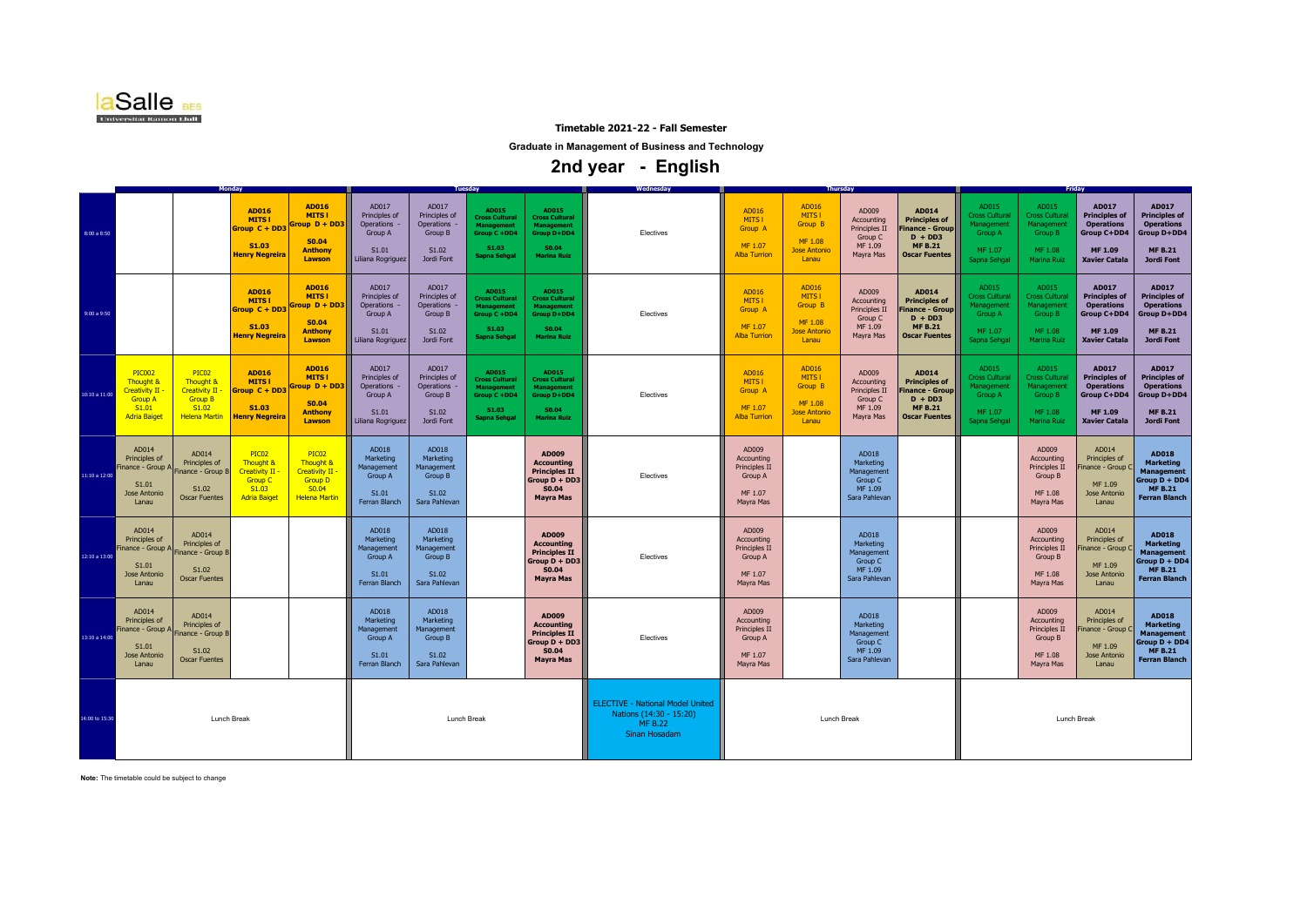

**Graduate in Management of Business and Technology**

# **2nd year - Spanish-English Bilingual**

|                | <b>Monday</b>                                                                           |                                                                                                      | <b>Tuesday</b>                                                                                                      | Wednesday                                                                                             | Thursdav                                                     | Friday                                                                                     |                                                                                            |  |
|----------------|-----------------------------------------------------------------------------------------|------------------------------------------------------------------------------------------------------|---------------------------------------------------------------------------------------------------------------------|-------------------------------------------------------------------------------------------------------|--------------------------------------------------------------|--------------------------------------------------------------------------------------------|--------------------------------------------------------------------------------------------|--|
| 8:00 a 8:50    | AD01701<br>Operaciones, producción y<br>Compras<br>MF S.03+S.04<br><b>Oscar Fuentes</b> | AD015<br><b>Cross Cultural Management</b><br><b>Group E</b><br><b>MF B.22</b><br><b>Adil Qureshi</b> | AD01701 (TG018)<br>Operaciones, producción y<br><b>Compras</b><br>Group OTIC<br><b>SO.01</b><br><b>Alex Barcelo</b> | Electives                                                                                             |                                                              | AD01401<br>Finanzas<br>S2.01<br>Jose Antonio Lanau                                         |                                                                                            |  |
| 9:00 a 9:50    | AD01701<br>Operaciones, producción y<br>Compras<br>MF S.03+S.04<br><b>Oscar Fuentes</b> | AD015<br><b>Cross Cultural Managemen</b><br><b>Group E</b><br><b>MF B.22</b><br><b>Adil Qureshi</b>  | AD01701 (TG018)<br>Operaciones, producción y<br><b>Compras</b><br>Group OTIC<br><b>SO.01</b><br><b>Alex Barcelo</b> | Electives                                                                                             |                                                              | AD01401<br>Finanzas<br>S2.01<br>Jose Antonio Lanau                                         |                                                                                            |  |
| 10:10 a 11:00  | AD01701<br>Operaciones, producción y<br>Compras<br>MF S.03+S.04<br><b>Oscar Fuentes</b> | AD015<br><b>Cross Cultural Management</b><br><b>Group E</b><br><b>MF B.22</b><br><b>Adil Qureshi</b> | AD01701 (TG018)<br>Operaciones, producción y<br><b>Compras</b><br>Group OTIC<br><b>SO.01</b><br><b>Alex Barcelo</b> | Electives                                                                                             |                                                              | AD01401<br>Finanzas<br>S2.01<br>Jose Antonio Lanau                                         |                                                                                            |  |
| 11:10 a 12:00  | AD00901<br>Contabilidad II<br>MF S.03+S.04<br>Inma Palleja                              | PIC02<br>Pensamiento y creatividad II<br><b>MF B.22</b><br><b>Adria Baiget</b>                       | AD018 (TG009)<br><b>Marketing Management</b><br><b>Group F+OTIC</b><br><b>SO.01</b><br><b>Luca Delloro</b>          | Electives                                                                                             | AD016<br>MITS I<br>Group E<br>S2.01<br><b>Henry Negreira</b> | <b>AD018</b><br><b>Marketing Management</b><br>Group E+DD4<br>S2.01<br><b>Luca Delloro</b> | AD01401<br>(TG010)<br><b>Finanzas</b><br>Group OTIC<br><b>SO.01</b><br>Inma Palleja        |  |
| 12:10 a 13:00  | AD00901<br>Contabilidad II<br>MF S.03+S.04<br>Inma Palleja                              |                                                                                                      | AD018 (TG009)<br><b>Marketing Management</b><br><b>Group F+OTIC</b><br><b>SO.01</b><br><b>Luca Delloro</b>          | Electives                                                                                             | AD016<br>MITS I<br>Group E<br>S2.01<br><b>Henry Negreira</b> | <b>AD018</b><br><b>Marketing Management</b><br>Group E+DD4<br>S2.01<br><b>Luca Delloro</b> | AD01401<br>(TG010)<br><b>Finanzas</b><br><b>Group OTIC</b><br><b>SO.01</b><br>Inma Palleja |  |
| 13:10 a 14:00  | AD00901<br>Contabilidad II<br>MF S.03+S.04<br>Inma Palleja                              |                                                                                                      | AD018 (TG009)<br><b>Marketing Management</b><br><b>Group F+OTIC</b><br><b>SO.01</b><br><b>Luca Delloro</b>          | Electives                                                                                             | AD016<br>MITS I<br>Group E<br>S2.01<br><b>Henry Negreira</b> | AD018<br><b>Marketing Management</b><br>Group E+DD4<br>S2.01<br><b>Luca Delloro</b>        | AD01401<br>(TG010)<br><b>Finanzas</b><br><b>Group OTIC</b><br><b>SO.01</b><br>Inma Palleja |  |
| 14:00 to 15:30 | Lunch Break                                                                             |                                                                                                      | Lunch Break                                                                                                         | <b>ELECTIVE - National Model United</b><br>Nations (14:30 - 15:20)<br><b>MF B.22</b><br>Sinan Hosadam | Lunch Break                                                  | Lunch Break                                                                                |                                                                                            |  |

**Note:** The timetable could be subject to change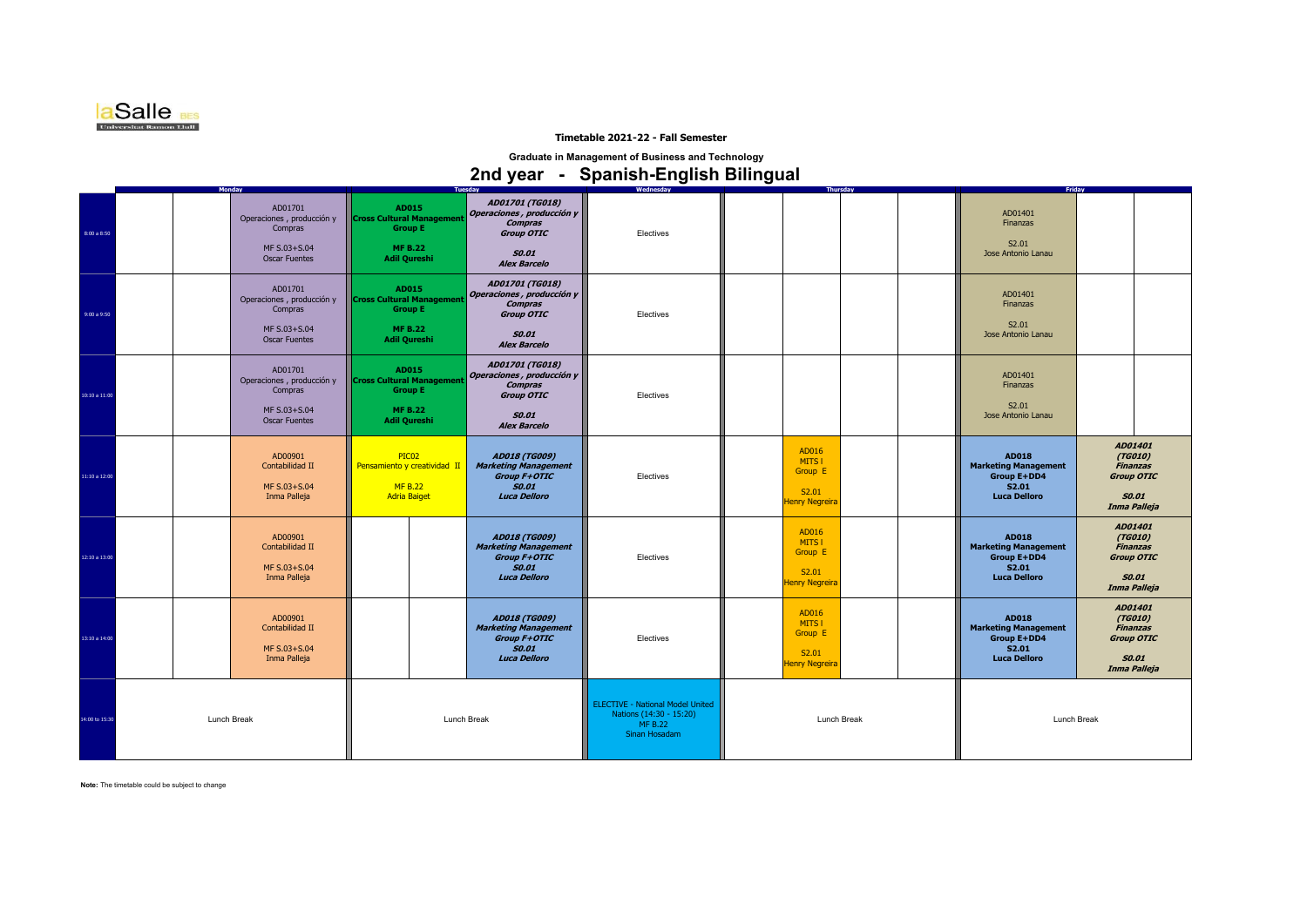AD020 Principles of Technological Project Management Group B

> MF B.22 Juan Nihoul

AD020 Principles of Technological Project Management Group B

> MF B.22 Juan Nihoul

AD020 Principles of Technological Project Management Group B

> MF B.22 Juan Nihoul

**Note:** The timetable could be subject to change

|                |                                                                                                                                               | <b>Monday</b>                                                                                     |                                                                                         | <b>Tuesday</b>                                                                                                                        | Wednesday                                                                               |                                                                                                                    | <b>Thursday</b>                                                                                               | <b>Friday</b>                                                                                         |                 |  |
|----------------|-----------------------------------------------------------------------------------------------------------------------------------------------|---------------------------------------------------------------------------------------------------|-----------------------------------------------------------------------------------------|---------------------------------------------------------------------------------------------------------------------------------------|-----------------------------------------------------------------------------------------|--------------------------------------------------------------------------------------------------------------------|---------------------------------------------------------------------------------------------------------------|-------------------------------------------------------------------------------------------------------|-----------------|--|
| 14:00 to 15:30 |                                                                                                                                               | Lunch Break                                                                                       | <b>Lunch Break</b>                                                                      |                                                                                                                                       | ELECTIVE - National Model United Nations (14:30 -<br>15:20)<br>MF B.22<br>Sinan Hosadam |                                                                                                                    | Lunch Break                                                                                                   | Lunch Break                                                                                           |                 |  |
| 15:30 to 16:20 | <b>AD020</b><br><b>Principles of Technological</b><br><b>Project Management</b><br><b>Group A+DD4</b><br><b>MF 1.07</b><br><b>Juan Nihoul</b> | AD023<br>Management IT II<br>Group B<br>MF 1.08<br>Henry Negreira                                 | AD035<br><b>Budgeting and Control</b><br>Group A<br><b>MF B.21</b><br>Liliana Rodriguez | <b>AD032</b><br><b>Corporate Finance</b><br>Group $B + DD4$<br><b>MF1.08</b><br><b>Jose Antonio Lanau</b>                             | Electives                                                                               | AD032<br>Corporate Finance<br><b>Group A</b><br>MF 1.07<br>Jose Antonio Lanau                                      | <b>AD035</b><br><b>Budgeting and Control</b><br>Group $B + DDS$<br><b>MF B.22</b><br><b>Liliana Rodriguez</b> | <b>AD023</b><br><b>Management IT II</b><br>Group $A + DDS$<br><b>MF B.21</b><br><b>Henry Negreira</b> | Prino<br>Projec |  |
| 16:30 a 17:20  | <b>AD020</b><br><b>Principles of Technological</b><br><b>Project Management</b><br><b>Group A+DD4</b><br><b>MF 1.07</b><br><b>Juan Nihoul</b> | AD023<br>Management IT II<br>Group B<br>MF 1.08<br>Henry Negreira                                 | AD035<br><b>Budgeting and Control</b><br>Group A<br><b>MF B.21</b><br>Liliana Rodriguez | <b>AD032</b><br><b>Corporate Finance</b><br>Group $B + DD4$<br><b>MF 1.08</b><br><b>Jose Antonio Lanau</b>                            |                                                                                         | AD032<br>Corporate Finance<br><b>Group A</b><br>MF 1.07<br>Jose Antonio Lanau                                      | <b>AD035</b><br><b>Budgeting and Control</b><br>$Group B + DDS$<br><b>MF B.22</b><br><b>Liliana Rodriguez</b> | <b>AD023</b><br><b>Management IT II</b><br>Group $A + DDS$<br><b>MF B.21</b><br><b>Henry Negreira</b> | Prino<br>Projec |  |
| 17:30 a 18:20  | <b>AD020</b><br><b>Principles of Technological</b><br><b>Project Management</b><br>Group A+DD4<br><b>MF 1.07</b><br><b>Juan Nihoul</b>        | AD023<br>Management IT II<br>Group B<br>MF 1.08<br>Henry Negreira                                 | AD035<br><b>Budgeting and Control</b><br>Group A<br><b>MF B.21</b><br>Liliana Rodriguez | <b>AD032</b><br><b>Corporate Finance</b><br>Group $B + DD4$<br><b>MF1.08</b><br><b>Jose Antonio Lanau</b>                             |                                                                                         | AD032<br>Corporate Finance<br><b>Group A</b><br>MF 1.07<br>Jose Antonio Lanau                                      | <b>AD035</b><br><b>Budgeting and Control</b><br>$Group B + DDS$<br><b>MF B.22</b><br><b>Liliana Rodriguez</b> | <b>AD023</b><br><b>Management IT II</b><br>Group A + DD5<br><b>MF B.21</b><br><b>Henry Negreira</b>   | Prino<br>Projec |  |
| 18:30 a 19:20  | PIC <sub>03</sub><br>Thought & Creativity III<br><b>Group A</b><br>MF 1.07<br><b>Ferran Caballero</b>                                         |                                                                                                   |                                                                                         | <b>AD030</b><br><b>Integrated Marketing</b><br><b>Communications</b><br><b>Group B+DD3</b><br><b>MF 1.08</b><br><b>Gloria Queralt</b> |                                                                                         | AD030<br><b>Integrated Marketing</b><br><b>Communications</b><br><b>Group A</b><br>MF 1.07<br><b>Renee Jimenez</b> |                                                                                                               |                                                                                                       |                 |  |
| 19:30 a 20:20  |                                                                                                                                               | <b>PIC003</b><br>Thought & Creativity III<br><b>Group B</b><br>MF 1.08<br><b>Ferran Caballero</b> |                                                                                         | <b>AD030</b><br><b>Integrated Marketing</b><br><b>Communications</b><br><b>Group B+DD3</b><br><b>MF 1.08</b><br><b>Gloria Queralt</b> |                                                                                         | AD030<br><b>Integrated Marketing</b><br>Communications<br><b>Group A</b><br>MF 1.07<br><b>Renee Jimenez</b>        |                                                                                                               |                                                                                                       |                 |  |



# **Timetable 2021-22 - Fall Semester**

**Graduate in Management and Business and Technology**

# **3rd year - English**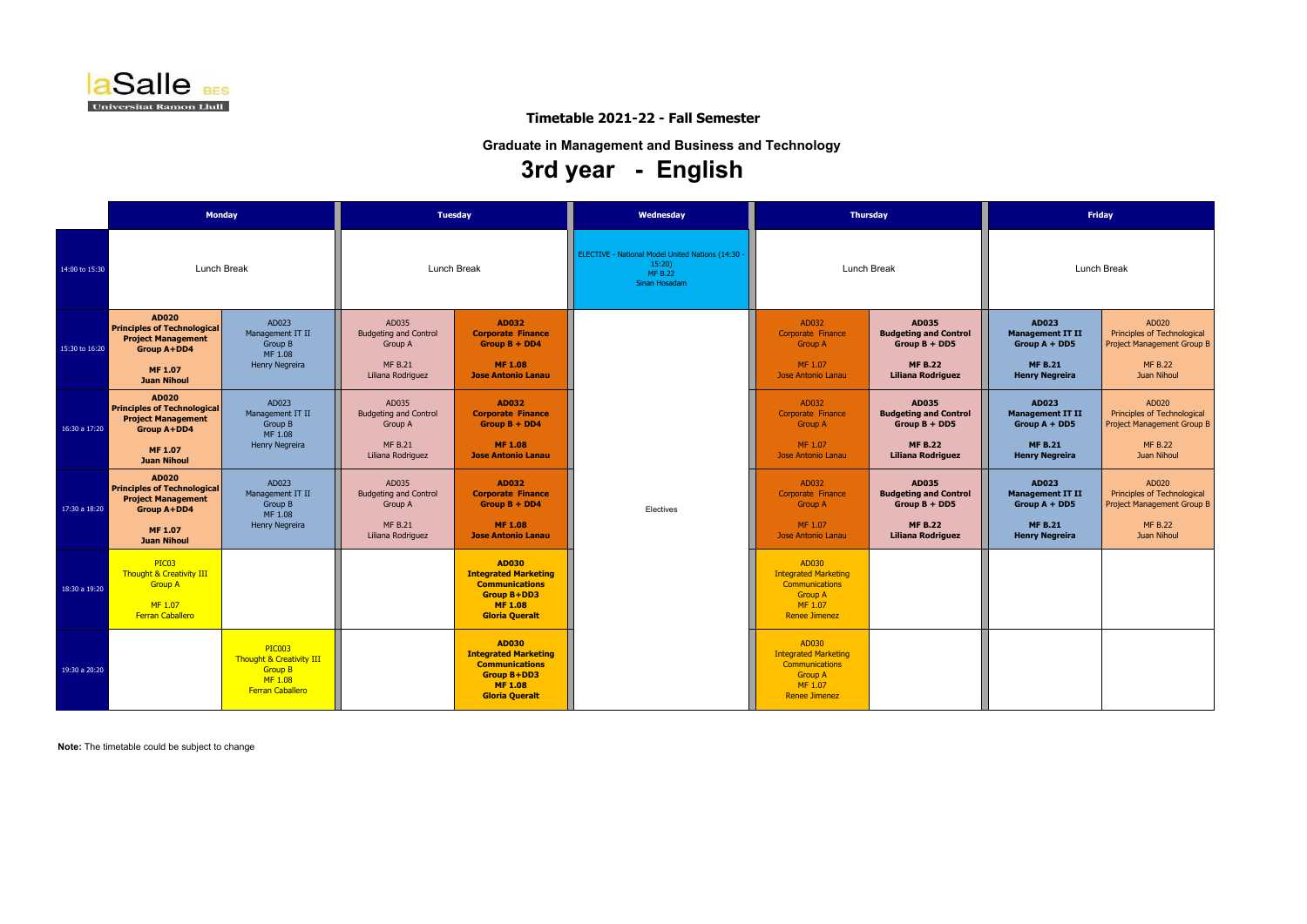| Friday      |  |                                                                      |  |  |  |  |  |  |  |  |  |
|-------------|--|----------------------------------------------------------------------|--|--|--|--|--|--|--|--|--|
| Lunch Break |  |                                                                      |  |  |  |  |  |  |  |  |  |
|             |  | AD042<br>Sales Management<br>Group C<br>S0.04<br>Steven Guest        |  |  |  |  |  |  |  |  |  |
|             |  | AD042<br>Sales Management<br>Group C<br>S0.04<br><b>Steven Guest</b> |  |  |  |  |  |  |  |  |  |
|             |  | AD042<br>Sales Management<br>Group C<br>S0.04<br>Steven Guest        |  |  |  |  |  |  |  |  |  |
|             |  |                                                                      |  |  |  |  |  |  |  |  |  |
|             |  |                                                                      |  |  |  |  |  |  |  |  |  |

**Note:** The timetable could be subject to change

|                |                                                                                                                                                      | <b>Monday</b>                                                                           |                                                                                                   |                                                                                                                     |                                                                                                                            | 4th year - English<br>Thursday<br>Tuesday                                           |                                                                                                                                                      |                                                                                                                   |                                                                                                                   |                                                                             |                                                                                                                                                                                            |                                                                                   |  |  | Friday  |
|----------------|------------------------------------------------------------------------------------------------------------------------------------------------------|-----------------------------------------------------------------------------------------|---------------------------------------------------------------------------------------------------|---------------------------------------------------------------------------------------------------------------------|----------------------------------------------------------------------------------------------------------------------------|-------------------------------------------------------------------------------------|------------------------------------------------------------------------------------------------------------------------------------------------------|-------------------------------------------------------------------------------------------------------------------|-------------------------------------------------------------------------------------------------------------------|-----------------------------------------------------------------------------|--------------------------------------------------------------------------------------------------------------------------------------------------------------------------------------------|-----------------------------------------------------------------------------------|--|--|---------|
| 14:00 to 15:30 | Lunch Break                                                                                                                                          |                                                                                         |                                                                                                   |                                                                                                                     |                                                                                                                            |                                                                                     | Lunch Break                                                                                                                                          |                                                                                                                   | <b>ELECTIVE - National Model United</b><br><b>Nations</b><br>$(14:30 - 15:20)$<br><b>MF B.22</b><br>Sinan Hosadam |                                                                             | Lunch Break                                                                                                                                                                                |                                                                                   |  |  | Lunch B |
| 15:30 to 16:20 | AD040<br><b>International Business</b><br>Group A<br>MF 1.09<br>Hugo Zarco                                                                           | AD048<br><b>Applied Research</b><br>Group B<br><b>MF B.21</b><br><b>Chris Kennett</b>   | AD047<br>Venture Capital<br>Group C<br><b>MF B.22</b><br>Paul Fox                                 | AD042 (TG005)<br>Entrepreneurship and   Sales Management<br>Group $D +$<br>OTIC+DD5<br>S0.04<br><b>Steven Guest</b> | AD042<br>Sales Management<br>Group A<br>MF 1.07<br><b>Steven Guest</b>                                                     | AD040<br><b>International Business</b><br>Group B<br><b>MF B.22</b><br>Kerem Gurses | AD043<br><b>Business</b><br><b>Communication Skills</b><br>$\mathbf{H}$<br>/ AD045<br>Intership<br><b>Group C</b><br>MF 1.09<br>Jean Philippe Nadier | AD040 (TG011)<br><b>International</b><br><b>Business</b><br>Group $D +$<br>OTIC+DD5<br>S0.04<br><b>Hugo Zarco</b> |                                                                                                                   |                                                                             | AD042<br>Sales Management<br>Group B<br>MF 1.09<br><b>Steven Guest</b>                                                                                                                     | AD040<br><b>International Business</b><br>Group C<br><b>MF B.21</b><br>Cem Ucansu |  |  |         |
| 16:30 a 17:20  | AD040<br><b>International Business</b><br>Group A<br>MF 1.09<br>Hugo Zarco                                                                           | AD048<br><b>Applied Research</b><br>Group B<br><b>MF B.21</b><br><b>Chris Kennett</b>   | AD047<br>Venture Capital<br>Group C<br><b>MF B.22</b><br>Paul Fox                                 | AD042 (TG005)<br>Entrepreneurship and   Sales Management<br>Group $D +$<br>OTIC+DD5<br>S0.04<br><b>Steven Guest</b> | AD042<br><b>Sales Management</b><br>Group A<br>MF 1.07<br><b>Steven Guest</b>                                              | AD040<br><b>International Business</b><br>Group B<br><b>MF B.22</b><br>Kerem Gurses | AD043<br><b>Business</b><br><b>Communication Skills</b><br>$\mathbf{H}$<br>/ AD045<br>Intership<br><b>Group C</b><br>MF 1.09<br>Jean Philippe Nadier | AD040 (TG011)<br><b>International</b><br><b>Business</b><br>Group $D +$<br>OTIC+DD5<br><b>S0.04</b>               |                                                                                                                   |                                                                             | AD042<br>Sales Management<br>Group B<br>MF 1.09<br><b>Steven Guest</b>                                                                                                                     | AD040<br>International Business<br>Group C<br><b>MF B.21</b><br>Cem Ucansu        |  |  |         |
| 17:30 a 18:20  | AD040<br><b>International Business</b><br><b>Group A</b><br>MF 1.09<br>Hugo Zarco                                                                    |                                                                                         |                                                                                                   | AD042 (TG005)<br><b>Sales Management</b><br>Group $D +$<br>OTIC+DD5<br>S0.04<br><b>Steven Guest</b>                 | AD042<br>Sales Management<br>Group A<br>MF 1.07<br><b>Steven Guest</b>                                                     | AD040<br><b>International Business</b><br>Group B<br><b>MF B.22</b><br>Kerem Gurses |                                                                                                                                                      | AD040 (TG011)<br><b>International</b><br><b>Business</b><br>Group D +<br>OTIC+DD5<br><b>S0.04</b>                 | Electives                                                                                                         |                                                                             | AD042<br>Sales Management<br>Group B<br>MF 1.09<br><b>Steven Guest</b>                                                                                                                     | AD040<br><b>International Business</b><br>Group C<br><b>MF B.21</b><br>Cem Ucansu |  |  |         |
| 18:30 a 19:20  | AD043<br><b>Business</b><br><b>Communication Skills</b><br>$\mathbf{H}$<br>/ AD045<br>Intership<br><b>Group A</b><br>MF 1.09<br>Jean Philippe Nadier | AD047<br>Entrepreneurship and<br>Venture Capital<br>Group B<br>S1.03<br>Jose Luis Marin | <b>AD048</b><br><b>Applied Research</b><br>$Group C + DD5$<br>S0.04<br><b>Kerem Gurses</b>        |                                                                                                                     | <b>AD047</b><br><b>Entrepreneurship</b><br>and Venture Capital<br>Group $A + DDS$<br><b>MF 1.07</b><br>Miquel de Paladella |                                                                                     |                                                                                                                                                      |                                                                                                                   |                                                                                                                   | AD048<br>Applied Research<br><b>Group A</b><br>S0.04<br>Dawn Hiscock        | AD043<br><b>Business</b><br><b>Communication</b><br><b>Skills II</b><br>/ AD045<br><b>Intership</b><br>$Group B + DDS$<br><b>MF1.09</b><br><b>Jean Philippe</b>                            |                                                                                   |  |  |         |
| 19:30 a 20:20  | AD043<br><b>Business</b><br><b>Communication Skills</b><br>$\mathbf{H}$<br>/ AD045<br>Intership<br><b>Group A</b><br>MF 1.09<br>Jean Philippe Nadier | AD047<br>Entrepreneurship and<br>Venture Capital<br>Group B<br>S1.03<br>Jose Luis Marin | <b>AD048</b><br><b>Applied Research</b><br>$Group C + DD5$<br><b>S0.04</b><br><b>Kerem Gurses</b> |                                                                                                                     | <b>AD047</b><br>Entrepreneurship<br>and Venture Capital<br>Group $A + DDS$<br><b>MF 1.07</b><br>Miquel de Paladella        |                                                                                     |                                                                                                                                                      |                                                                                                                   |                                                                                                                   | AD048<br><b>Applied Research</b><br><b>Group A</b><br>S0.04<br>Dawn Hiscock | Nadier<br>AD043<br><b>Business</b><br><b>Communication</b><br><b>Skills II</b><br>/ AD045<br><b>Intership</b><br>$Group B + DDS$<br><b>MF1.09</b><br><b>Jean Philippe</b><br><b>Nadier</b> |                                                                                   |  |  |         |



 **Timetable 2021-22 - Fall Semester**

**Graduate in Management and Business and Technology**